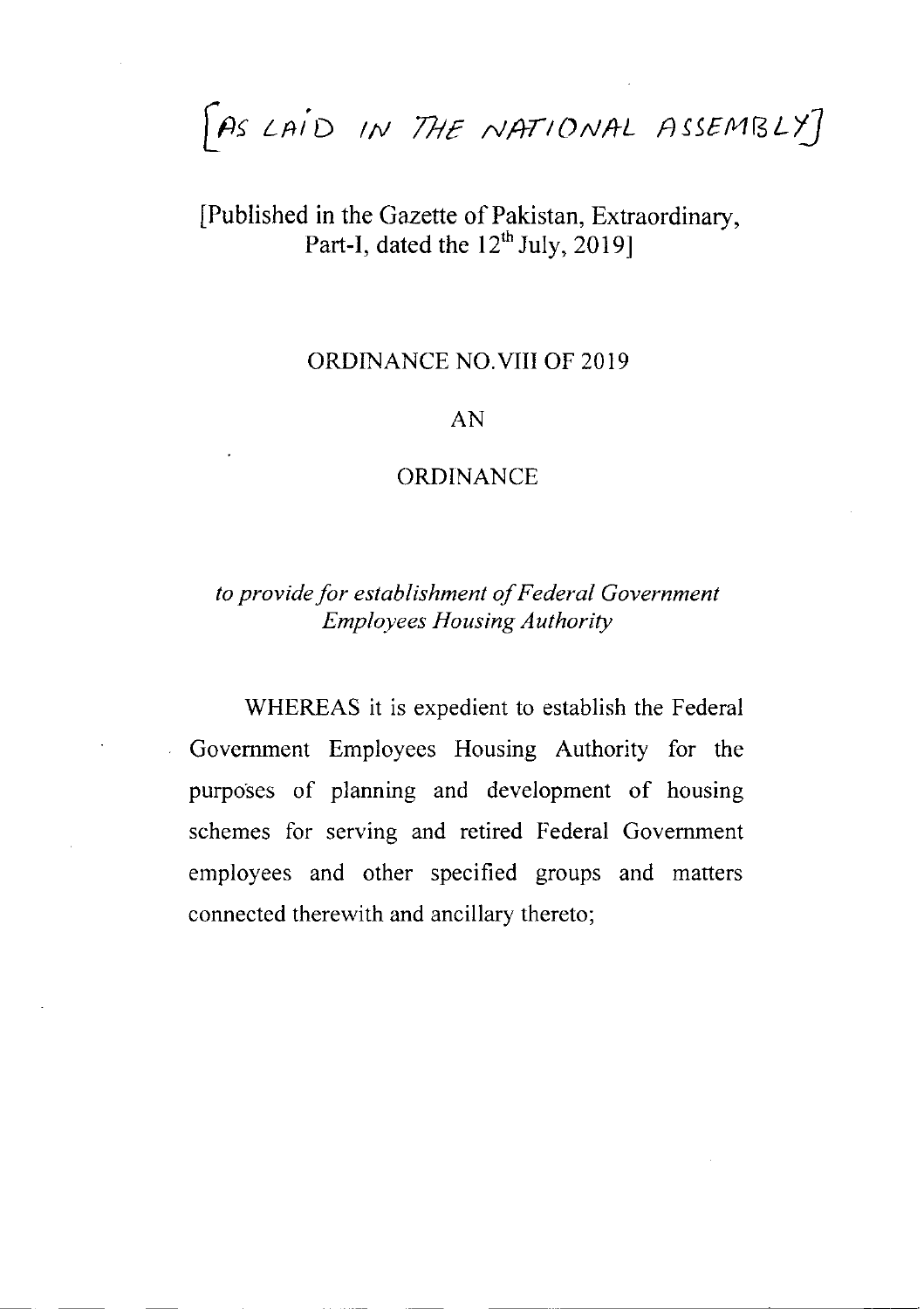AND WHEREAS the National Assembly and the Senate are not in session and the President is satisfied that circumstances exist which render it necessary to take immediate action;

NOW, THEREFORE, in exercise of the powers conferred by clause (1) of Article 89 of the Constitution of the Islamic Republic of Pakistan, the President is pleased to make and promulgate the following Ordinance:-

Short title, extent and commencement.—(1) This Ordinance shall 1. be called the Federal Government Employees Housing Authority Orcinance 2019.

- $(2)$ It extends to the whole of Pakistan.
- It shall come into force at once.  $(3)$

 $2.$ Definitions.—In this Ordinance, unless the context otherwise require,-

- "Authority" means the Authority established under section 3;  $(a)$
- (b) "Chairman" means Chairman of the Executive Board of the Authority;
- $(c)$ "Chief Executive Officer" means the Chief Executive Officer of the Authority appointed under section 8;
- "Executive Board" means the Executive Board constituted under  $(d)$ section 6:
- "Foundation" means the Federal Government Employees  $(e)$ Housing Foundation duly registered with the Securities and Exchange Commission of Pakistan;
- (f) "Governing Body" means governing body constituted under section  $4$ :
- "member" means a member of the Executive Board;  $(g)$
- $(h)$ "prescribed" means prescribed by rules or regulations, as the case may be;
- $(i)$ "regu ations" means regulations made under this Ordinance;
- "rules" means rules made under this Ordinance;  $(i)$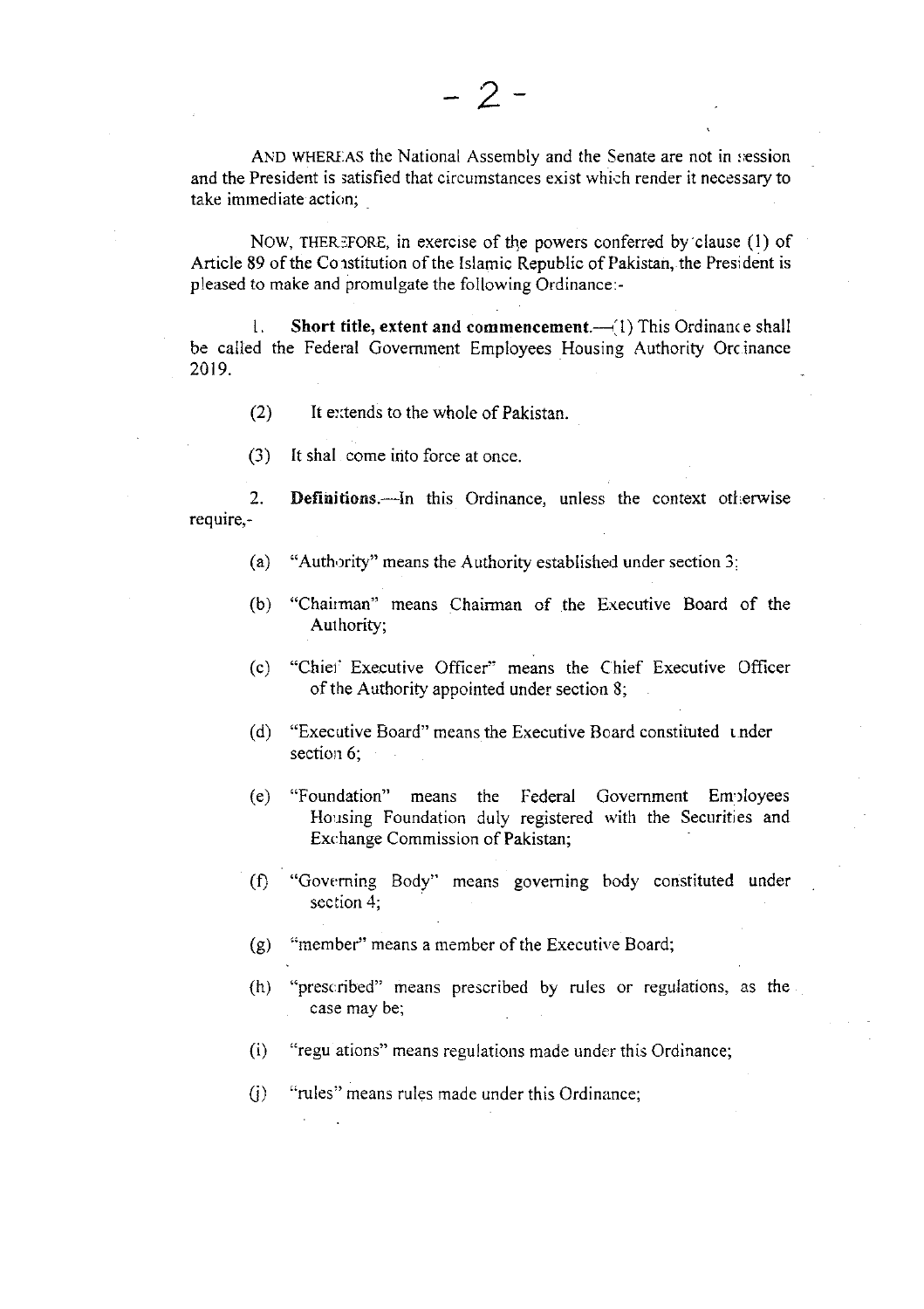"scheme" means any scheme, plan, facility or project for development of land for residential or commercial purposes dndertaken, planned or approved by the Authority including the schemes earlier launched and started by the Foundation before commencement of this Ordinance;

- (l) "specified area" means all lands owned, purchased, acquired or by or vested in or leased to the Foundation under any Iaw the commencement of this Ordinance and such other land as purchased or procured or acquired or vested in or leased to Authority in Islamabad Capital Territory or other Pakistan; and procured before may be the parts of
- (m) "specified groups" means any group as decided by the Goveming Body from time to time.

3. Authority. $-(1)$  The Federal Government shall, by notification in the official Gazette, establish the Federal Govemment Employees Housing Authority, within thirty days of the commencement of this Ordinance.

(2) The Authority shall be a body corporate having perpetual succession and common seal with power to purchase, procure through acquisition or otherwise, land as well movable and immovable properties and assets with the object to hold, possess, sell, lease, transfer, exchange any property including landed property and to regulate the schemes undertaken by it in the specified area.

(3) The head office of the Authority shall be at Islamabad. The Authority may establish regional offices in other parts of Pakistan with the approval of Executive Board.

(4) The Authority shall also be the local authority in the specified area and shall be responsible for all public services and facilities.

(5) While making or arranging, planning. designing and executing <sup>a</sup> scheme in specified area, adherence to local municipal regulations and master plan of the concerned district shall be ensured.

4. Governing Body.—(1) There shall be a Governing Body consisting of the following:-

- (a) Secretary of the Division concerned with the affairs of the Authority President
- (b) Secretary, Cabinet Division *Vice President*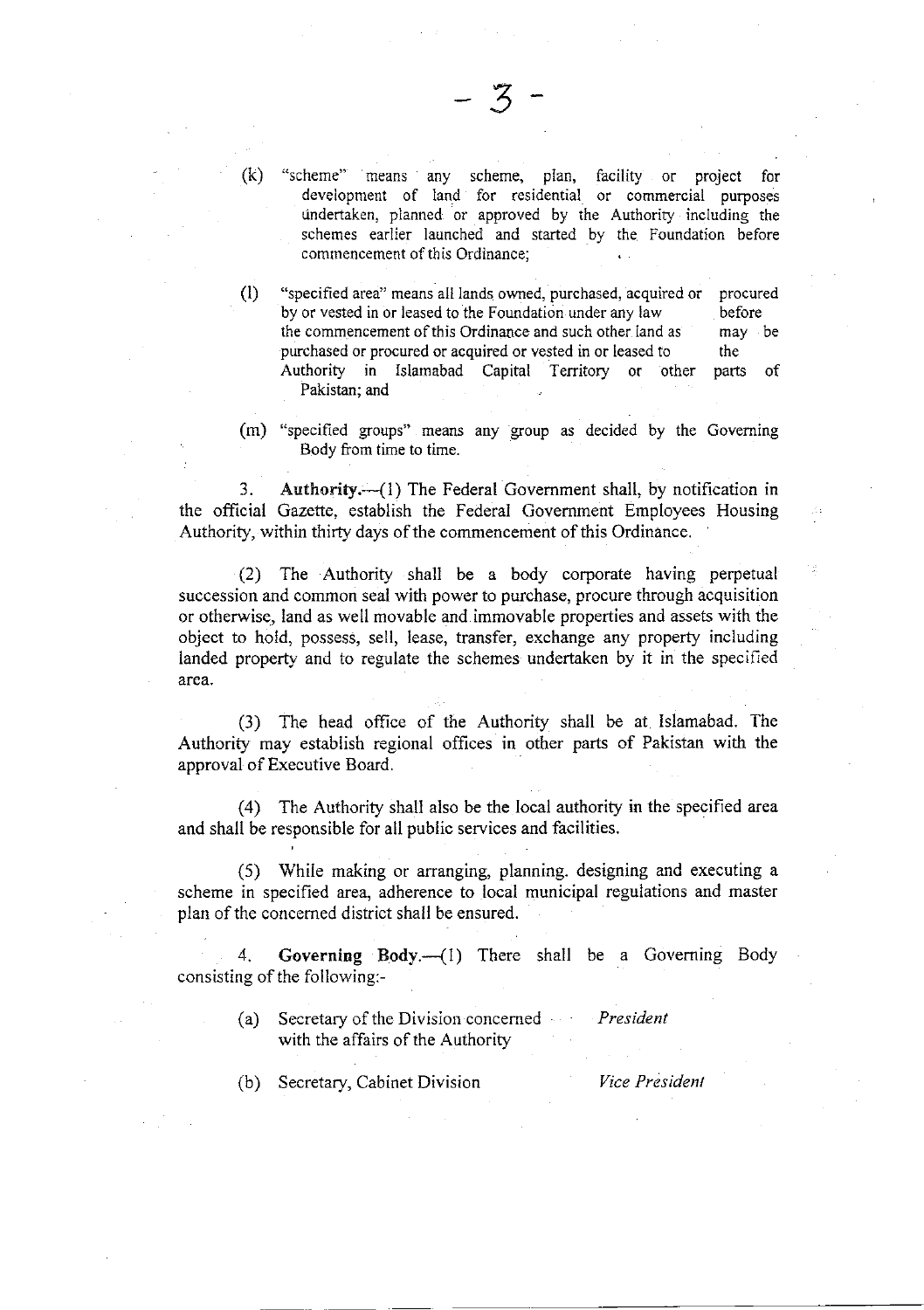| (c) | Secretary, Establishment Division  | Member |
|-----|------------------------------------|--------|
| (d) | Secretary Law and Justice Division | Member |
|     | (e) Chief Executive Officer        | Member |

(2) The Chiel'Executive Officer shall also act as the Secretary of the Governing Body,

+

5. Powers, Functions and meetings of the Governing Body. $-(1)$ . Subject to the provisions of this Ordinance, the Governing Body may take such decisions and exercise such powers, as may be necessary for carrying out the purposes of this Ordinance.

(2) Without prejudice to the generality of forgoing powers but subject to the provisions of this Ordinance, the Governing Body may-

(a) review progress and activities of the Authority.

(b) lay down policy for guidance of the Executive Board.

(c) consider and approve budget and audit report of the Authority.

(d) transact such other business of the Authority and as the Executive Board may place before it.

(3) The decision of the Governing Body shall be through majority of its members present and voting, The President shall have casting vote.

(4) The President shall preside over meetings and in his absence the meetings shall be presided over by the Vice President:

Provided that if the President and the Vice President are unable to preside over the meeting of the Governing Body then any senior member chosen by the members presenl, shall preside the meeting.

 $(5)$  The Governing Body shall meet at least twice a year or as and when required or considered necessary by the President or on the request of Chief Executive Officer.

6. Executive Board. $-$ {1} lhe general administration, supervision and control of the affairs of the Authority shall vest in the Executive Bcard, which shall consist of-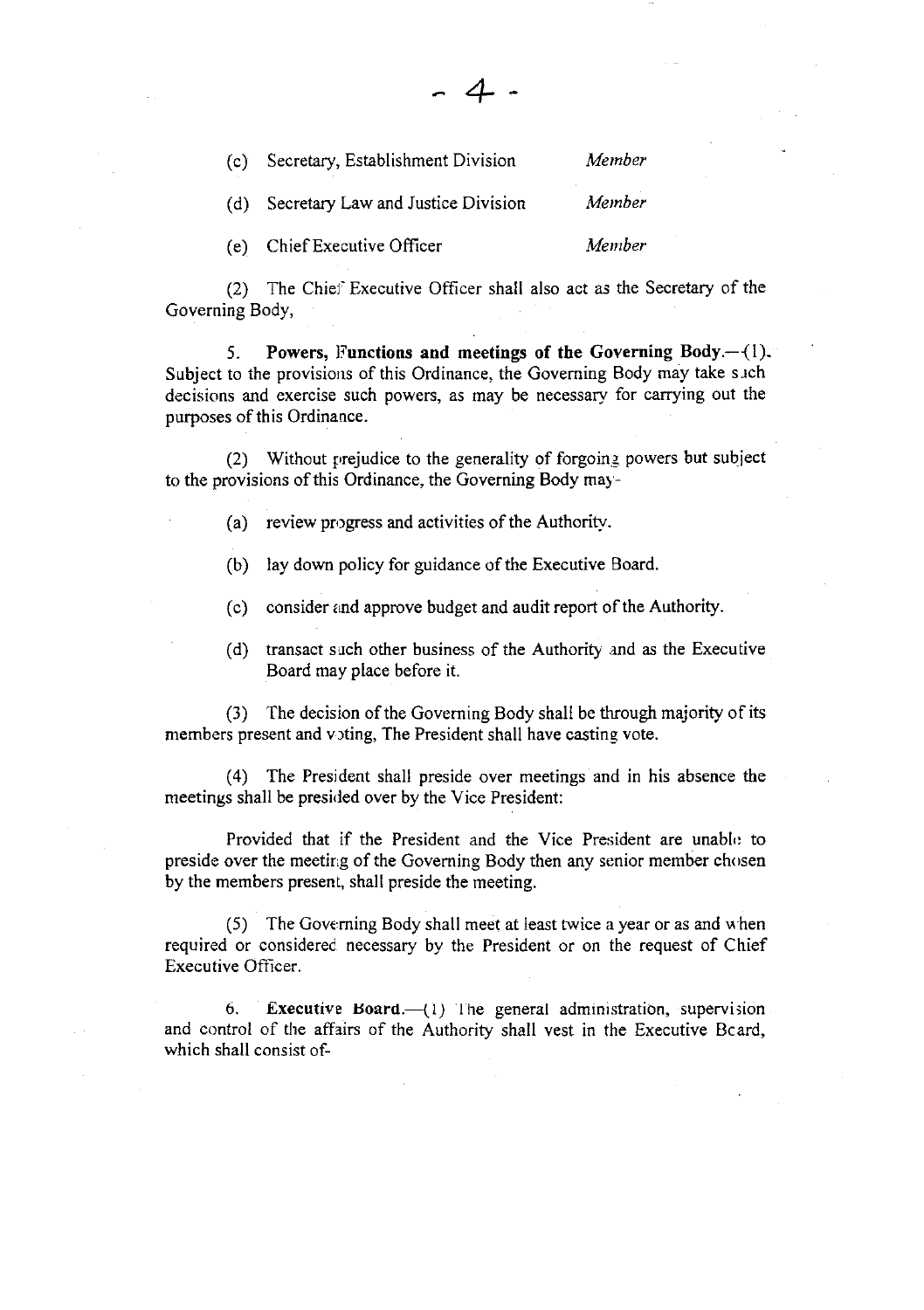| (a)                        | Secretary of the Division concerned<br>with the affairs of the Authority            | Chairman |
|----------------------------|-------------------------------------------------------------------------------------|----------|
| (b)                        | Additional Secretary, Cabinet Division                                              | Member   |
| (c)                        | Additional Secretary, Ministry of Interior                                          | Member   |
| (d)                        | Additional Secretary, Finance Division                                              | Member   |
| (e)                        | Additional Secretary, Establishment Division                                        | Member   |
| (f)                        | Draftsman Law and Justice Division                                                  | Member   |
| (g)                        | Additional Secretary of the Division concerned<br>with the affairs of the Authority | Member   |
| (h)                        | Managing Director, Pakistan Housing<br><b>Authority Foundation</b>                  | Member   |
| (i)                        | Director General, Pakistan Public Works<br>Department                               | Member   |
| (i)                        | Chief Commissioner, Islamabad Capital<br>Territory                                  | Member   |
| (k)                        | Chairman, Capital Development Authority<br>Islamabad                                | Member   |
| $\left( \mathrm{I}\right)$ | Chief Executive Officer                                                             | Member   |

 $5-$ 

(2) The Chief Executive Officer shall also act as the Secretary of the Executive Board.

7. Powers, Functions and Meetings of the Executive Board. $-(1)$ Subject to the provisions of this Ordinance, the Executive Board may take such decisions and exercise such powers, as may be necessary for preparation, planning, approval and development of schemes in the specified area for carrying out the purposes of this Ordinance.

(2) Without prejudice to the generality of forgoing powers but subject to local laws, the Executive Board may-

> (a) purchase, procure through acquisition under the Land Acquisition Act, 1894 (l of 1894) or any other prevailing law for the said purpose, as per approved policy from Federal Cabinet for the time being invogue, as applicable at the site of the scheme, or otherwise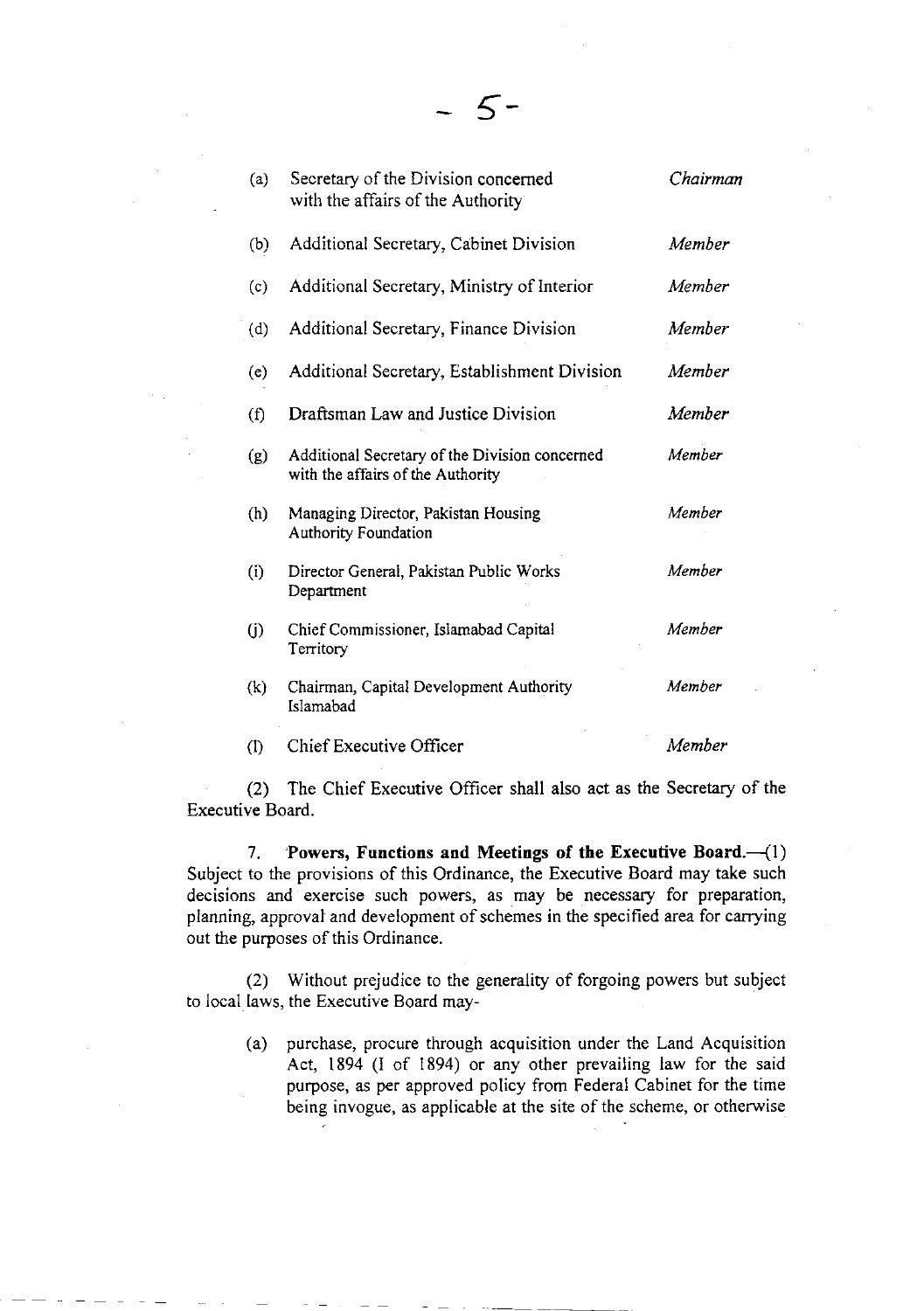any land cr properry in Islamabad or any part of Pakistan and hold, manage, reclaim and take possession of such land or property, in accordance with law;

(b) prepare plan, approve, develop, execute, implement, maintain, manage and regulate any scheme in the specified area;

 $-6-$ 

- (c) accord approval of the layout plans, building plans of the scheme in conformiry with the local municipal regulations;
- (d) accord approval for collection of revenues for maintenance o{ the scheme and enforcement of regulations made under this Ordinar.ce;
- (e) enter into contracts, arrangements, joint venture agreements 'vith any person or firm, for preparation, planning, development, execution, implementation and maintenance of schemes in the specified area, for carrying out the purposes of this Ordinance:
- (0 incur ary expenditure and procure land, buildings, p.ant, machinery, equipment, instrument and necessary materials;
- (g) carry out, maintain, arrange, manage and provide all facilities, services and utilities including water, electricity, gas and sewerage for schemes in the specified area;
- $(h)$  impose, vary and recover development charges, transfer fee, service charges, foll or other charges in respect of any land or buildings within any scheme in the specified area;
- (i) lease, purchase, procure, sell, exchange, mortgage, rent out or otherwise dispose of any property vested in the Authority;
- (j) modify, re-plan or cancel any scheme or a part thereof in the specified area;
- (k) do all such acts and deeds and things that may be necessary or expedient for the purpose of proper preparation, planning, development, execution, implementation, management and maintenance of residential and commercial property in the schemes in the specified area;
- (t) . plari, approve and execute mergers and amalgamation 'vith other housing schemes or cooperative housing societies;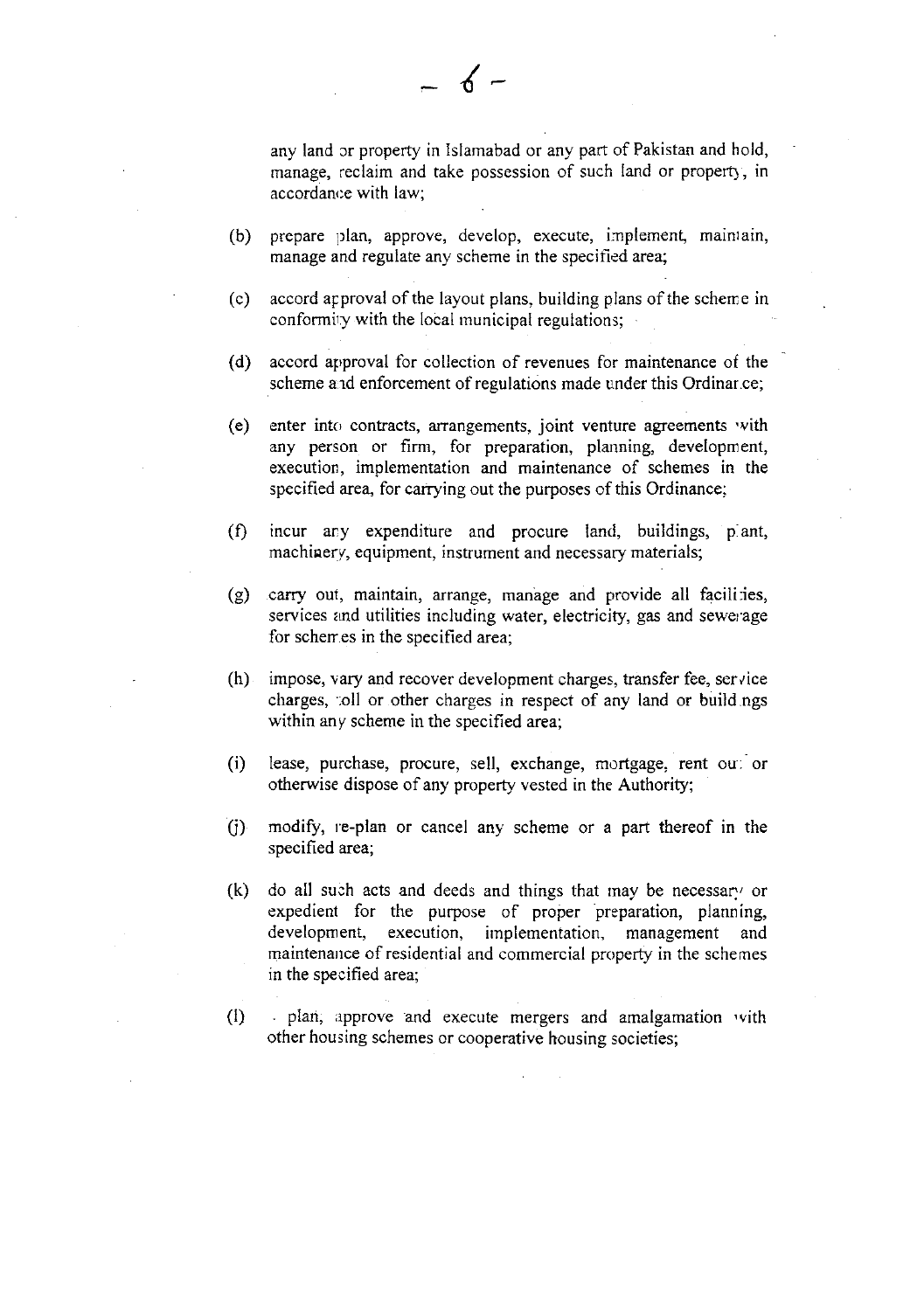- (n) receive grants from the Federal Government for the purpose of generating capital for its scheme or seek contributions from members of schemes or drives announced and floated by the Authority; and
- (o) accord approval of launching of schemes for Federal Covernment employees and other specified groups to be determined by goveming body.

(2) The decision of the Executive Board shall be made through majority and its quorum shall be simple majority of its members. The Chairman shall have casting vote.

 $(3)$  The Chairman shall preside over meetings and in his absence any senior member chosen by the members present shall preside the meeting.

(4) The Executive Board shall meet as and when required or considered necessary by the Chairman or on the request of Chief Executive Officer.

8. Chief Executive Officer. $\left(-1\right)$  There shall be a Chief Executive Officer of the Authority who shall be appointed by the Federal Government. The qualification, terms and conditions etc., of the Chief executive Oflicer shall be such as may be prescribed by rules.

(2) The Chief Executive Officer shall exercise such powers and perform such functions as may be prescribed by regulations.

9. Appointment of officers and officials. $\left(\begin{array}{cc}1\end{array}\right)$  The Executive Board may, in such manner and on such terms and conditions as may be prescribed by regulations, appoint such officers, employees, staff, experts, consultants and advisors as may be necessary for purposes of this Ordinance.

(2) On the winding up of the Foundation all officers and employecs thereof shall become the employees of the Authority on the terms and conditions as may be prescribed which shall not be less favorable than the terms and conditions being availed by them in the Foundation before commencement of this Ordinance.

10. Delegation of powers.—Subject to this Ordinance, the Executive Board and the Chief Executive Officer may, by order in writing, delegate to any officer of the Authority any of its or his powers to perform such functions and duties as may be specified in the order.

announced and floated by the Authority;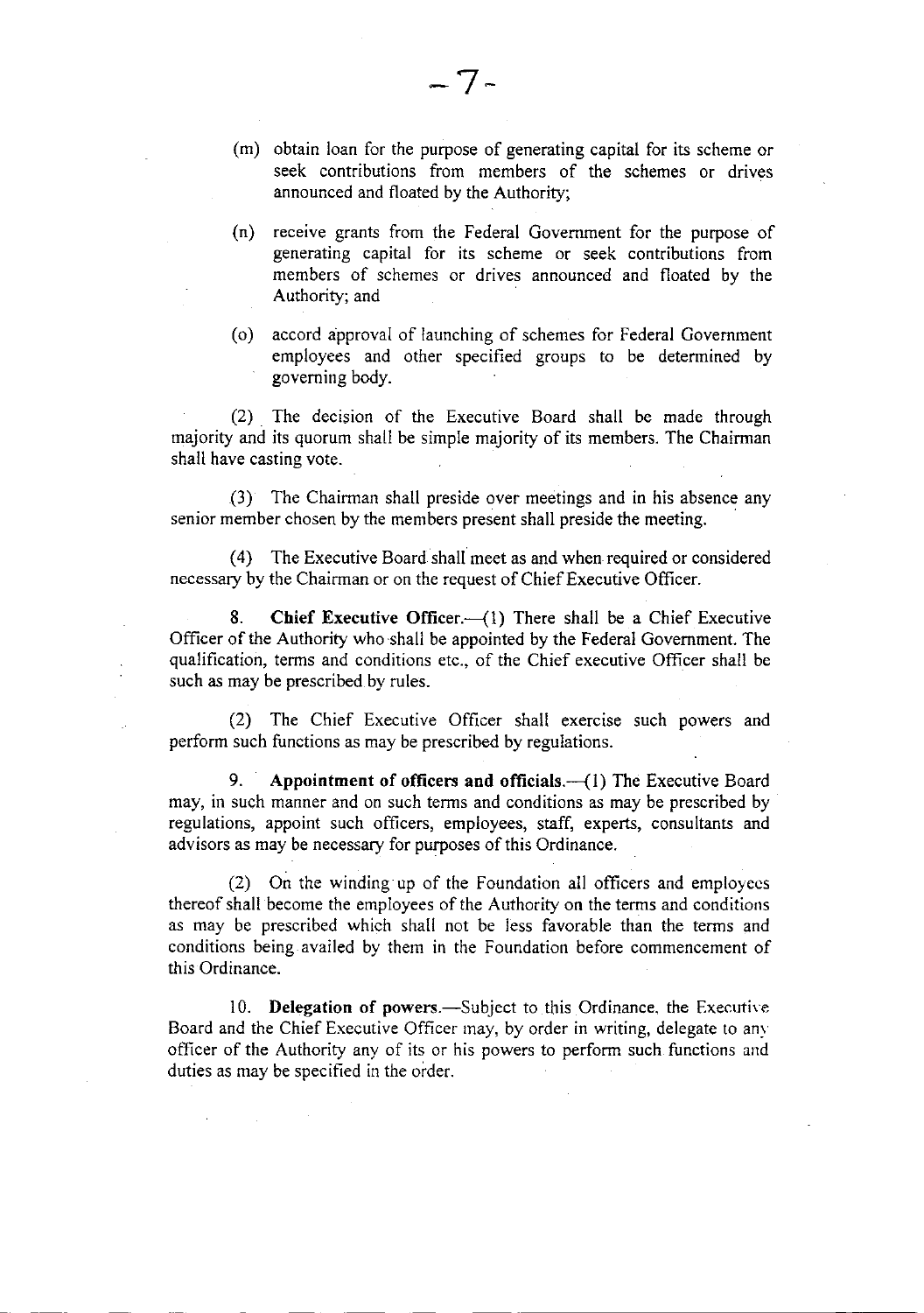11. Committees.-The Executive Board may, by order, constitute committees including Finance Committee, Budget and Accounts Cornmittee and such other committees as may be deemed necessary for carrying the functions of the Authority and assign to them such specific functions for efficient performance of the Authority. The committees shall perform the functions in the manner specified in the order.

12. Funds of Authority. $\left(\begin{array}{cc}1\end{array}\right)$  There shall be a fund kn rwn as the Federal Government Employees Housing Authority Fund, which shall vest in the Authority.

(2) The following shall be the sources of the Fund, namely: $-$ 

(a) all moneys received from the members of the Authority;

(b) all grants from the Federal or Provincial Govemments;

(c) tr.rnsfer fees. sen'ices charges, penalties, etc;

(d) any donation or other sum of money received by the Authority shall bo credited in the fund,

(3) The fund shall be kept in the scheduled banks and shall be utilize'd, spent and regulated in such manner as may be prescribed by regulations.

 $(4)$  The budget of the Authority shall be approved by the Governing Body and its accounts shall be maintained and audited in such manner as may be prescribed by the regulations.

(5) The annual audit of the Authority shall be conducted by the Auditor General of Pakistan.

13. Acquisition of land.—Acquisition of any land or any interest in land for the purpose of Authority shall be deemed to be an acquisition for public purpose within the meaning of the applicable Land Acquisition Act. 1894 (l of 1894) or any other prevailing law for the said purpose, as per approved policy from the Federe.l Cabinet currently in vogue.

14. Power to cancel allotment. $-$ (1) The Chief Executive ()fficer may cancel or revoke or rescind any allotment, transfer, licence, lease or agreement on the recommendation of a committee constituted by the Executive Board.

(2) An appeal from an order under sub-section  $(1)$  shall lie before the Executive Board. When the Executive Board is deciding the appeal the Chief Executive Officer shall not participate in the proceedings.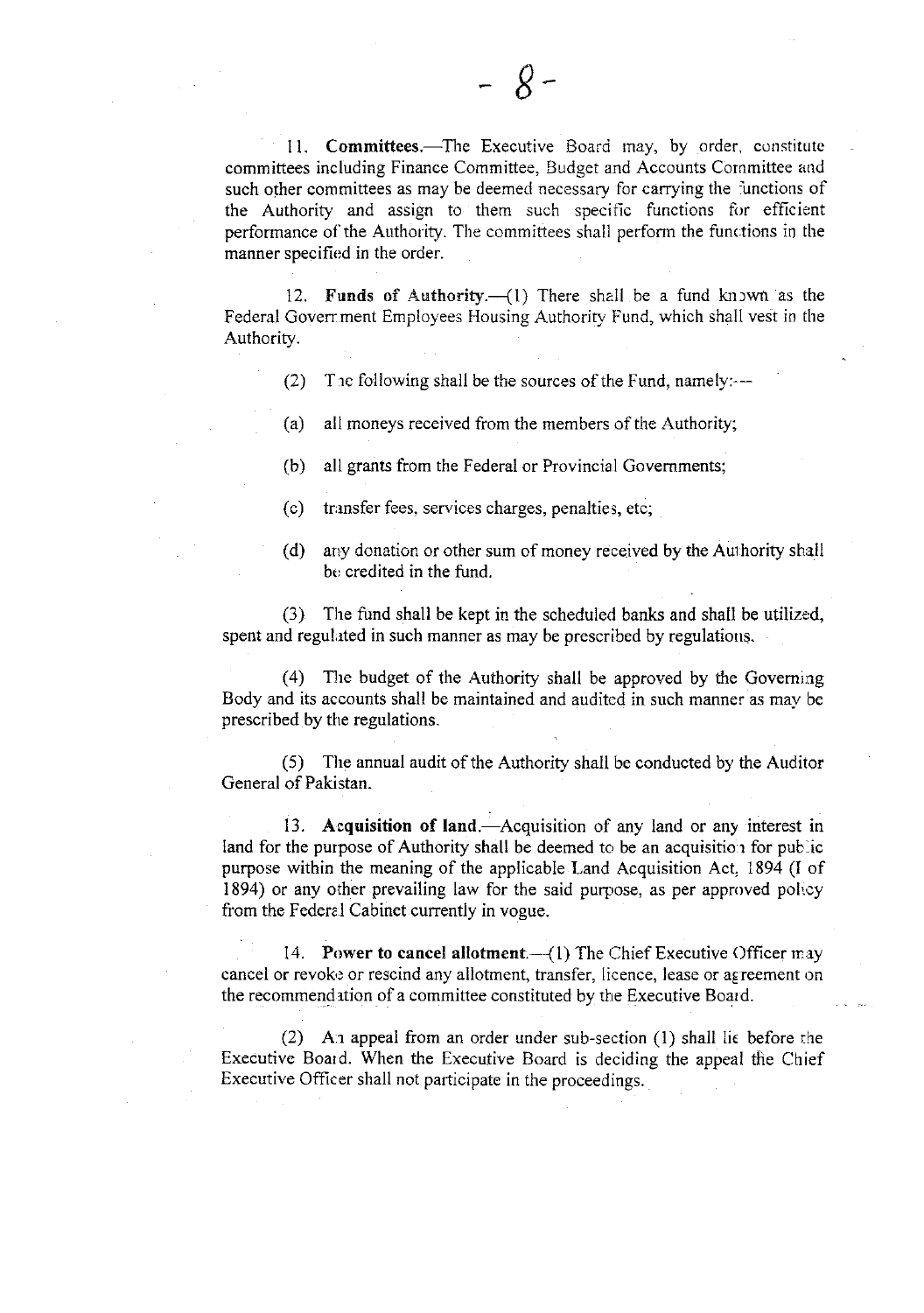15. Encroachments. $-\frac{1}{1}$  If a person encroaches on the property of the Authoriry or any open space or illegally possesses property of an allottee, transferee, licensee or lessee in the specified area, he shall be liable to punishment of imprisonment which may extend to rwo years or fine which may extend to five hundred thousand Rupees or both.

(2) The Magistrate of the first class shall conduct summary trial of an offence under sub-section (l) and pass any sentence provided in that sub-section in accordance with the provisions of Chapter XII of the Code of Criminal

Procedure, 1898 (Act V of 1898) on the complaint filed by an officer of the Authority authorized under the regulations.

 $(3)$  If a person encroaches on the property of the Authority or any open space or illegally possesses property of an allottee, transferee, licensee or lessee in the specified area, the Magistrate may, during or on conclusion of trial under sub-section (2) but subject to the final decision of the Civit Court, order the police to forthwith remove encroachment or dispossess the illegal possessor.

 $\overline{\mathcal{Z}}$  $\frac{1}{2}$  $\overline{\mathbb{Z}}$ y.<br>Ar  $\frac{1}{\sigma_0}$ نافيل<br>الات

16. Violation of building regulations.—If a person violates the building regulations in the specified area, the Authority may, in the prescribed manner, direct the person to remove the structure or part of the structure or pay fine to the Authority which may be fixed in the regulations for each category of violation.

- 17. Transfer and savings.—On the commencement of this Ordinance-
- (a) all assets, rights, powers, authorities and privileges and all properly, movable and immovable, bank balance, bank account, reserve funds, investment and all other interests and rights in or arising out of such property and all liabilities and obligations of whatever kind of the Foundation, established before commencement of this Ordinance, shall stand transferred to and vested in the Authority;
- (b) all contracts and agreements entered into, all rights acquired and all matters and things agreed to be done by the Foundation and obligations incurred shall be deemed to have been entered into, acquired or agreed to be done by the.Authority;
- (c) all contracts, projects, schemes, work, whether in progress or not and all guarantees undertaken, obligation, liabilities executed or subsisting in the name of the Foundation shall be deemed to be contracts, projects, schemes, work, guarantees, undertakings, rights, obligations, liabilities of the Authority;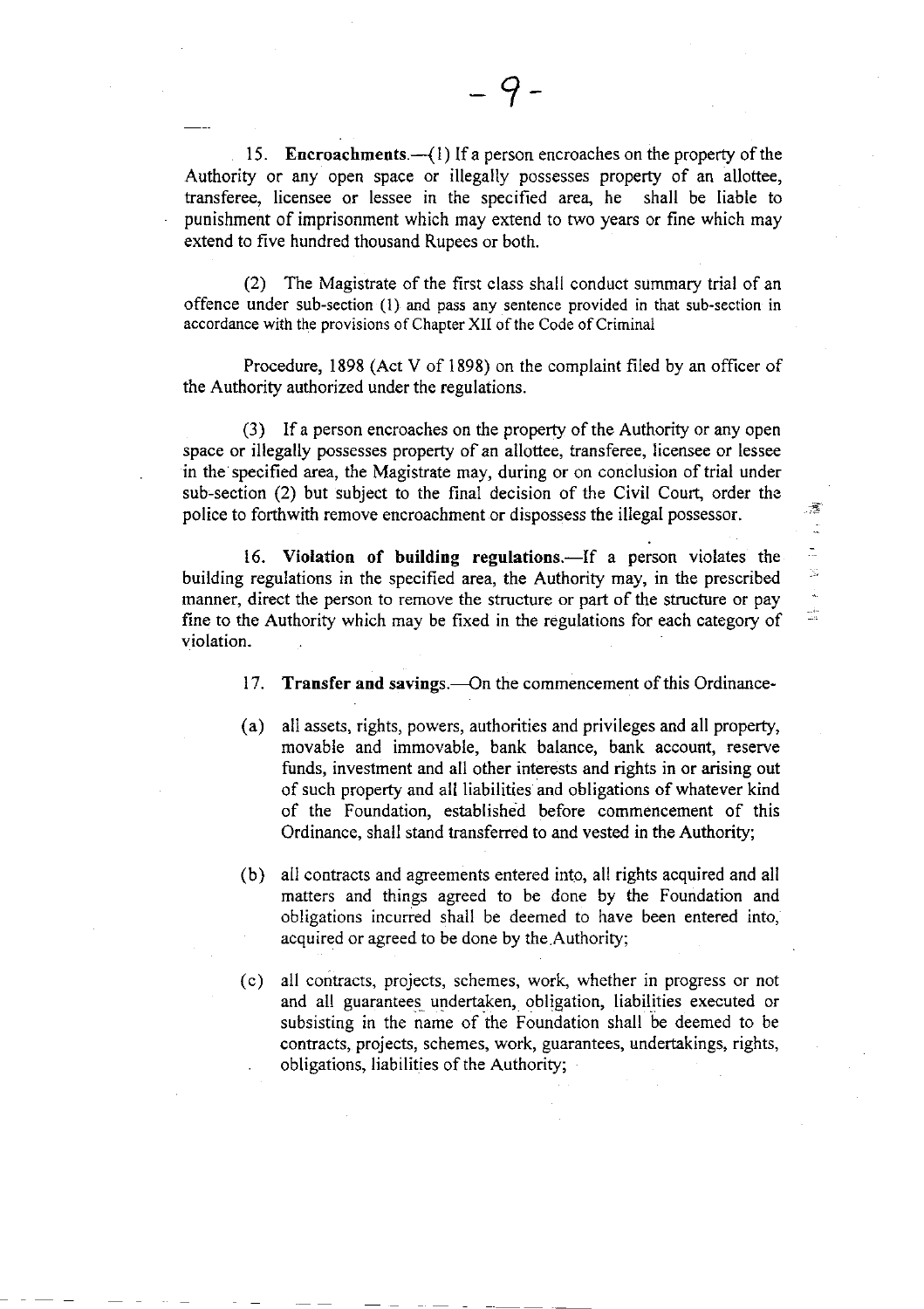- (d) all land owned, purchased, acquired or procured and developed by the Foundation shall be deemed to be the property of the Authority;
- (e) all leases executed in the name of the Foundation before commencement of this Ordinance shall be deemed to be leases executed in the name of the Authority;
- $(f)$  all suits, appeals, petitions or legal proceedings by or against the Foundation shall be deemed to be suits, appeals, petiticns or legal proceedings by or against the Authority;
- $(g)$  all allotments and transfer of plots, whether residential or commercial, made by the Foundation shall be deerned to be allotments and transfers made by the Authority;
- $(h)$  all pending disputes or matters, if any, before the Foundation shall stand transferred to Authority and shall be decided by the Chief Executive Officer and any aggrieved party shall have the right to appeal before the Executive Board within ninety days;
- (i) all bylaws, policies and regulations in force immediately before commencement of this Ordinance shall continue to remain in force until altered amended or repealed; and
- $(i)$  notwithstanding anything mentioned herein before, all and every rights and obligations of the Foundation shall stand transferred to the Authority and the Foundation shall be wounded up in accordance with larv.

18. Appeal.---Any person aggrieved by any order passed by Chief Executive Officer in respect to his rights in relation to any plot, built up or otherwise, may file an appeal before the Executive Board within ninety days of such order. Such appeal shall be decided by the Executive Board excluding the Chief Executive Officer, who passed such order.

19. Overriding effect.—The provisions of this Ordinance shall have overriding effect notwithstanding anything contained in any other law for the time being in force.

20. Power to make rules.—The Authority may with the approval of the Federal Covernment, by notification in the official Gazette, make rules to carry out the purposes of this Ordinance.

21. Power to make regulations.—The Executive Board may make regulations, not inconsistent with the rules, to give effect to the provisions of this Ordinance.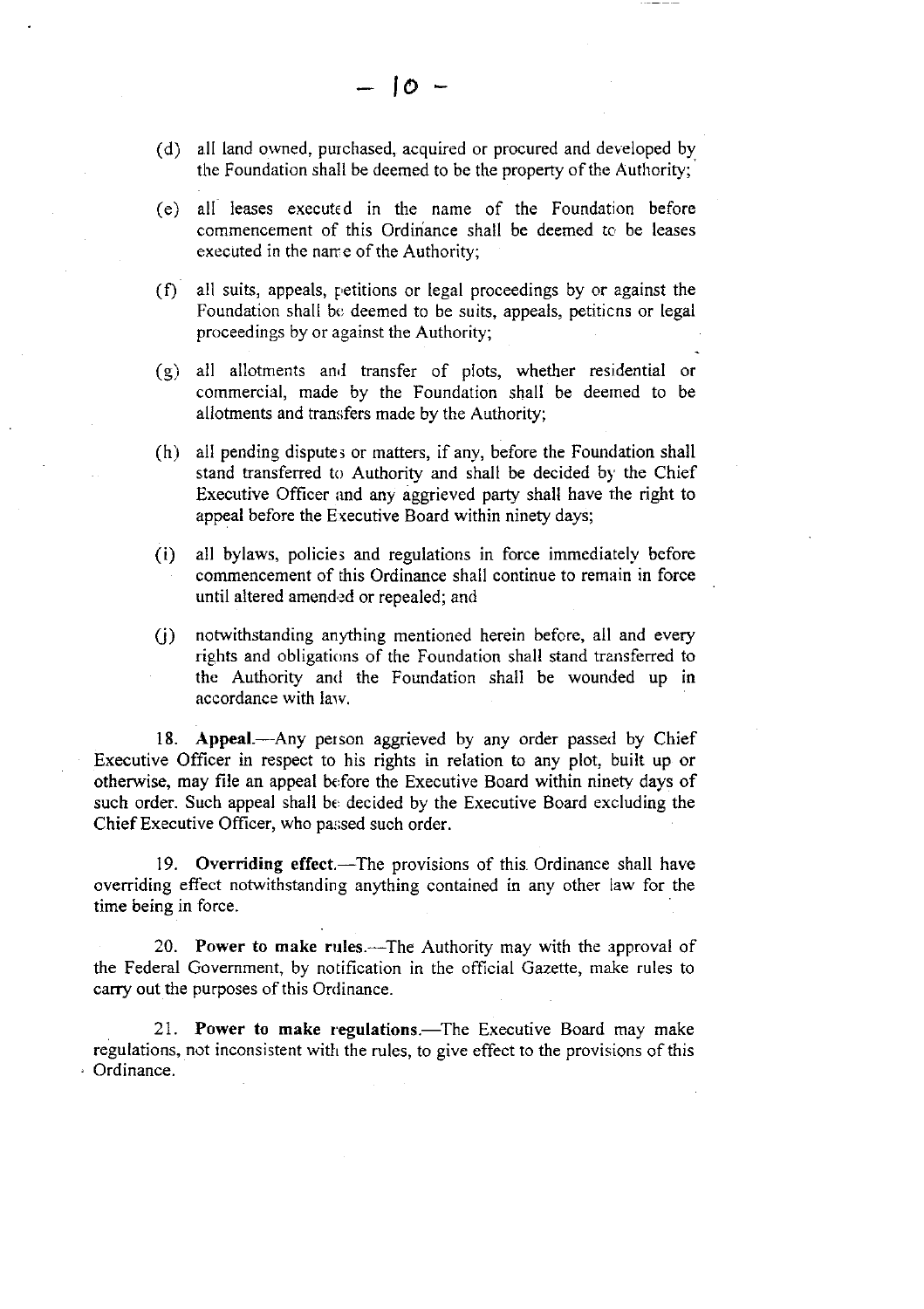22. Recovery as arrears of land revenue.-If a person fails to pay any amount due to the Authority, the Collector shall, on the request in writing of the Authority, recover the amount as anears of land revenue.

23. Validation.—All actions done or taken by the Foundation, before the commencement of this Ordinance, shall be deemed to have been validly done or have been taken under this Ordinance to the extent they are consistent with the provisions of this Ordinance.

24. Removal of difficulty.-If any difficulty arises in giving effect to any of the provisions of this Ordinance, the Federal Government may give such directions, consistent with the provisions of this Ordinance, as it may consider necessary for removaI of such difficulty.